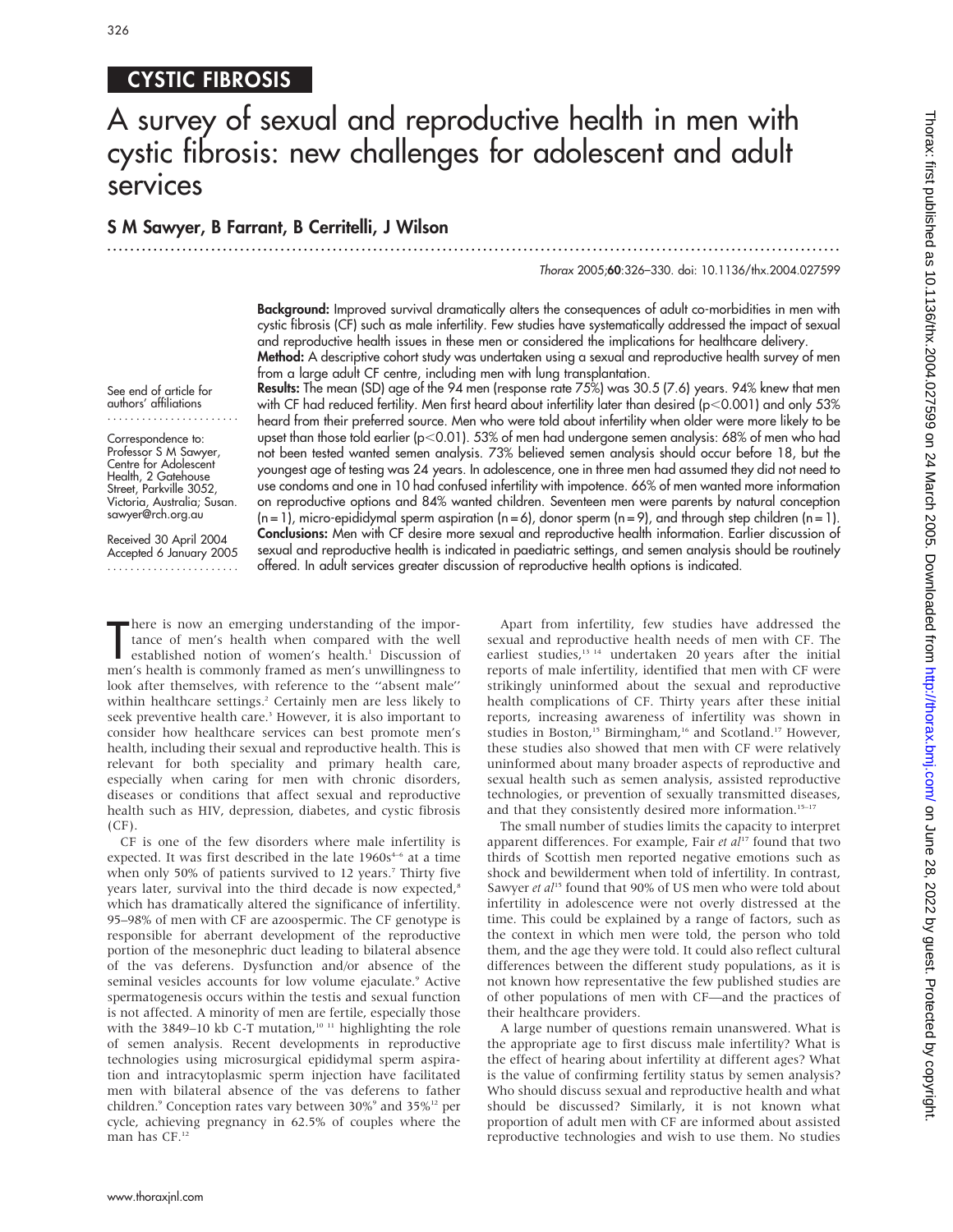have included men with lung transplantation, whose views may or may not differ from those without lung transplantation. Understanding these aspects of male sexual and reproductive health would greatly inform clinical practice in both adolescent as well as adult men with CF, with implications for healthcare services more broadly.

In this study we aimed to address these questions in detail by assessing the knowledge, attitudes, and behaviours in relation to sexual and reproductive health in a large representative group of Australian men with CF.

# **METHODS**

# **Participants**

Eligible men attended the CF Clinic at the Alfred Hospital, Melbourne, Victoria, the regional adult CF tertiary service in Victoria which manages 232 non-transplanted and 32 transplanted men and women. Men receiving palliative care were not eligible for the study. Ethical approval was obtained from the Alfred Hospital ethics committee.

#### Questionnaire

A written questionnaire was developed from previous qualitative work.15 The 40 questions took about 20 minutes to complete. Questions included aspects of knowledge, attitudes, and behaviour in relation to sexual and reproductive health. Men were asked to describe their health status as mild, moderate or severe (self-report) and the mean percentage predicted forced expiratory volume in 1 second (FEV<sub>1</sub>%) for the year before the survey was recorded.

#### Data collection

Eligible subjects were mailed an information sheet, consent form and questionnaire to be returned by mail. Nonresponders received a telephone reminder and were also reminded at their next clinic visit.

#### Analysis of data

Data were entered into Epidata, then transferred to STATA Version 8.2 for analysis (Stata Corporation, Texas, USA) which was predominantly descriptive. The results are presented as percentages or median (range) as appropriate. Comparison between groups was made using the  $\chi^2$  test for categorical variables (Fisher's exact test for small samples) and, for continuous variables, the  $t$  test for parametric data and Wilcoxon signed rank test for non-parametric data. Paired t tests (for parametric data) and the Mann-Whitney U test (for non-parametric data) were used for paired comparisons.

#### RESULTS

#### Response rate

Questionnaires were mailed to 131 subjects, of whom 12 chose not to participate and 19 did not return their questionnaires. Six were retrospectively considered ineligible due to terminal illness  $(n = 1)$ ; uncontactable  $(n = 3)$ ; and deceased  $(n = 2)$ . Thus, 94 questionnaires were returned from the eligible 125, resulting in a response rate of 75%. The response rate from the 18 transplanted subjects was 89% compared with 72% from the 109 non-transplanted subjects.

#### Demographic data

The mean (SD) age of the participants was 30.5 (7.6) years (range 18–54). Most were in a relationship and were employed (table 1).

Seventeen percent of the subjects had undergone lung transplantation. The transplanted group was not significantly different from the non-transplanted group in age, marital status, or employment status. The only significantly different variable was self-rating of disease severity, with more

|                                                | $n$ (%) |
|------------------------------------------------|---------|
| Relationship status ( $n = 94$ )               |         |
| Single, not in relationship                    | 34 (36) |
| Single, in relationship                        | 19 (20) |
| De facto/married                               | 39 (42) |
| Separated/divorced                             | 2(2)    |
| Employment status $(n = 94)$                   |         |
| Employed (full/part time)                      | 65 (69) |
| Student (full/part time)                       | 8(9)    |
| Home maker                                     | 2(2)    |
| Unemployed                                     | 19 (20) |
| Heart/lung transplant                          | 16 (17) |
| Self-reported disease severity (n = 91)        |         |
| Mild                                           | 41 (44) |
| Moderate                                       | 33 (35) |
| Severe                                         | 17(18)  |
| Pulmonary function (non-transplant, $n = 85$ ) |         |
| Mild (FEV <sub>1</sub> $\geq$ 75)              | 22 (26) |
| Moderate $(45 \leq FEV_1 \leq 75)$             | 25 (29) |
| Severe (FEV <sub>1</sub> $<$ 45)               | 38 (45) |

transplanted subjects rating their disease as severe  $(p<0.05)$ . We therefore analysed transplanted and nontransplanted subjects together.

The mean  $FEV<sub>1</sub>$  for non-transplanted subjects was 53% (range 17–108) compared with 62% (range 26–123) for transplanted subjects. There was no difference in lung function between study participants and non-responders, with a mean  $FEV_1$  in non-responders of 47% (range 18–77). There was fair agreement between self-reported disease status and  $FEV_1\%$  (kappa = 0.31, 95% CI 0.19 to 0.48), although self-rating tended to underestimate disease severity.

#### Fertility knowledge

Only one participant (aged 19 years) was unaware that CF commonly affects male fertility. While nearly three quarters of the remaining 93 men believed that men with CF were nearly always infertile (table 2), 25% were incorrect or uncertain about the effect of CF on fertility.

The mean (SD) age at which men reported they were first told anything about CF and infertility was 16.4 (4.1) years (range  $7-31$ ). This was significantly later ( $p<0.001$ ) than the mean age that men reported they would like to be told (14.4 (2.8) years, range 6–24). A third of men (32%) reported they had been told about fertility problems before they were 15 years old.

Men reported first hearing about male fertility problems in CF from a variety of sources, most commonly from CF clinic staff (table 3). One of the men reported first hearing about male infertility from a medical student, while another learnt about it during his own university studies. 53% of the men

| Table 2 Knowledge of fertility in men with CF<br>$(n = 93)$ |         |  |
|-------------------------------------------------------------|---------|--|
|                                                             | $n$ (%) |  |
| How does CF affect fertility in men?                        |         |  |
| Normal fertility                                            | 2(2)    |  |
| Reduced fertility                                           | 15(16)  |  |
| Nearly always infertile                                     | 72 (77) |  |
| Don't know                                                  | 4(4)    |  |
| Why does CF affect male fertility?                          |         |  |
| Transport problem                                           | 71 (76) |  |
| Sperm production problem                                    | 12(13)  |  |
| Transport and sperm production problem                      | 2(2)    |  |
| Don't know                                                  | 9(10)   |  |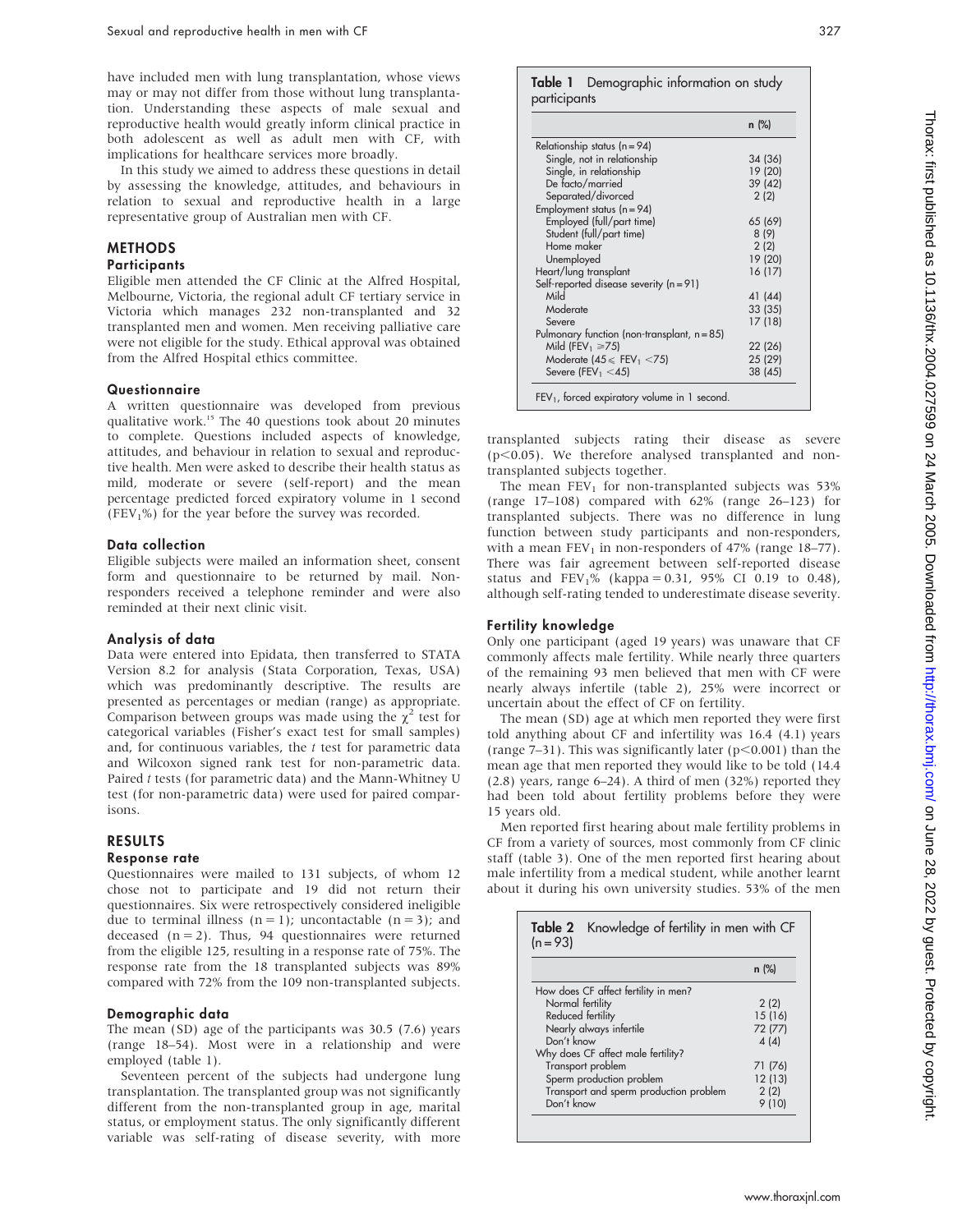| From whom did you first hear about<br>male fertility problems?<br>$n$ (%) |         | From whom would you like to have heard<br>first about male fertility problems? |          |
|---------------------------------------------------------------------------|---------|--------------------------------------------------------------------------------|----------|
| CF clinic staff                                                           | 51(55)  | CF clinic staff                                                                | 46 (49)  |
| Parents                                                                   | 12(13)  | Parents                                                                        | 27 (29)  |
| Other CF patients/friends                                                 | 10(11)  | Other CF patients/friends                                                      | 1(1)     |
| Written material                                                          | 13 (14) | Written material                                                               | 5(5)     |
| Combination of clinic staff, parents,<br>other patients and written       | 4(4)    | Combination of clinic staff, parents,<br>other patients and written            | 14(15)   |
| Other                                                                     | 2(2)    | Other                                                                          | $\Omega$ |

reported they first heard about fertility problems from their preferred source. Men who reported first hearing about fertility problems from their parents were told at a significantly younger age (mean 13.2 years, range 7–16) than men who were first told by CF clinic staff (mean 17.2 years, range  $13-31$ ;  $p<0.001$ ).

Half the subjects (51%) reported no major reaction when first told about fertility problems in CF, 32% were a little upset and 18% were very upset. Men who were told when they were older were more likely to report being upset than those told earlier ( $p$ <0.01, fig 1). There was no difference in reaction between subjects aged under 16 and those aged 16– 20 years when first told, although there was a trend towards a more negative reaction to being told in those men who reported first hearing about fertility problems from a nonpreferred source  $(p = 0.09)$ .

Thirty nine men (42%) reported that the impact of fertility problems had become greater over time. Only 21 reported less impact over time. Men who first heard about fertility problems when aged less than 20 years were more likely to report that the significance of infertility had increased over time ( $p = 0.04$ , fig 2). The significance of fertility problems was reported to increase over time in all age groups except men currently aged over 40 years. Men who wanted children were more likely to report that the significance of infertility had increased with time  $(p<0.05)$ .

#### Semen analysis

Forty nine men (53%) reported that semen analysis had been undertaken, with 24 years being the youngest age at testing. Semen analysis was more likely in men who were older and married  $(p<0.001)$ .

Men were asked to nominate the most appropriate age to be offered semen analysis: 73% reported 17–18 years, 22% preferred 19–20 years, and 5% preferred over 20 years. Two thirds (68%) of the 38 who had not had semen analysis reported that they wanted fertility testing: these men were



Figure 1 Reaction to first hearing about infertility according to age.



Figure 2 Impact of infertility knowledge over time.

more likely to be in a relationship ( $p<0.05$ ) and more likely to want children in the future  $(p<0.05)$ .

#### Sexual function

Ninety six percent of men had been sexually active. The mean (SD) age of first sexual intercourse was 17.9 (3.5) years (range 10–32); 38% reported never having had a nocturnal emission, 44% reported they had had occasional nocturnal emissions, while 2% reported frequent emissions. A further 15 were unable to remember.

Nearly one in 10 men (9%) reported confusing infertility with impotence as an adolescent. However, nearly one in three men (30%) reported they had assumed that they did not need to use a condom as an adolescent. Men who had first been told about fertility problems by a healthcare professional were more likely to assume that they did not need to use condoms than those who had first been told by parents or friends ( $p<0.05$ ).

#### Effect on relationships

Over one in five men (22%) believed that infertility had affected their personal relationships. There was no significant association between an effect on relationships with age or marital status, whether they had children or wanted children, or their self-reported health status.

#### Reproduction

One in three men (66%) reported wanting more information on reproductive options. These 62 men identified a variety of preferred sources of information, often multiple, including the CF team  $(n = 19)$ , specialist reproductive experts  $(n = 30)$ , and written information  $(n = 34)$ . Those who wanted more information about male reproduction or reproductive options were more likely to be in a relationship but not married ( $p<0.01$ ), to want children ( $p<0.001$ ), and to want to know their fertility status  $(p<0.01)$ .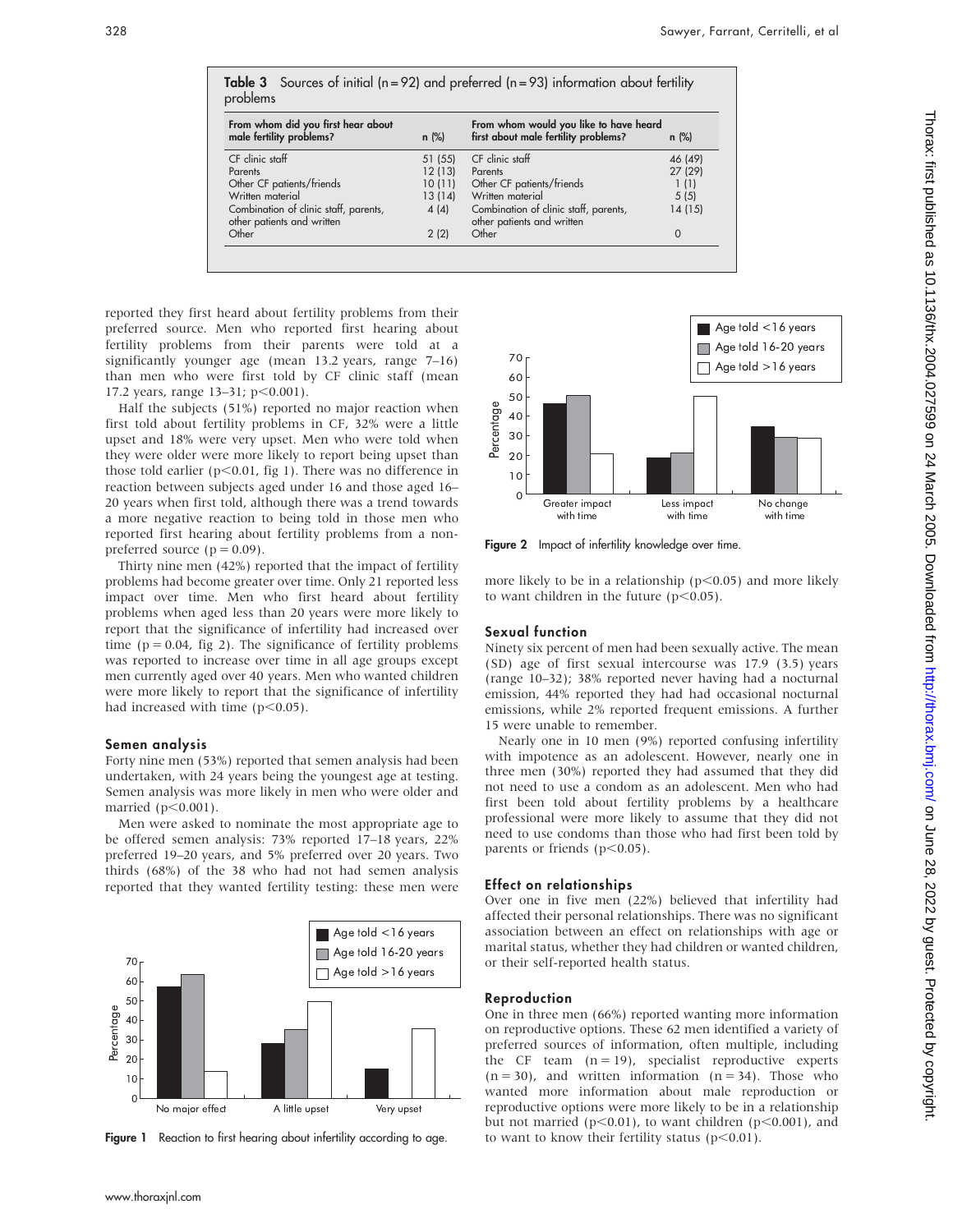Seventeen of the men (18%) had a total of 27 children (range 1–4). Seven of these 17 men were the biological fathers: six were conceived through assisted reproduction and one was conceived naturally. Of the remaining 10, nine had used artificial insemination by donor sperm and one had stepchildren. Men with mild disease were more likely to be fathers ( $p$ <0.05). Eight of these 17 men wanted more children.

A high proportion of men without children (84%) reported wanting children in the future. These men were no more likely to have had semen analysis but were more likely to want it ( $p$ <0.05). Disease severity, whether self-rated or  $FEV<sub>1</sub>$ %, did not relate to a desire to have children.

#### **DISCUSSION**

The widespread understanding of infertility in CF in this large cohort of adult men is reassuring and supports a trend towards improved knowledge of male infertility over time.<sup>13-17</sup> However, there continues to be a discrepancy between when men first hear and when they wish to hear about infertility.15 17 A key finding is the apparent deficiencies in service delivery in relationship to male sexual and reproductive health that have not previously been described.

This is the first study of men with CF that has investigated the role of semen analysis in detail. We showed a higher rate of semen analysis (53%) than in previous studies<sup>15 16</sup> which had rates of 31% and 24%, respectively. However, a striking finding was that, while 95% of the men in this study felt that semen analysis should be performed before the age of 20, the youngest age of semen analysis was reported to be 24 years. An equally salient finding was that 68% of men who had not been tested wanted semen analysis, independent of their relationship status, suggesting that semen analysis should at the very least be offered to all men. The preferred age of testing has significant health service implications, especially for paediatric services.

This study identified that men's reaction to hearing about infertility varies with age. Thos who are told at a younger age are less likely to have a negative reaction at the time but are more likely to report a change in significance over time, especially if they want children. This reinforces earlier qualitative work<sup>15</sup> and emphasises the importance of continuing to discuss reproductive health issues over time.

Another key finding warranting greater attention is men's desire for more information about reproductive options, expressed by two out of three men. Advances in reproductive technology now make it possible for men with CF to father children. Indeed, almost one in five men in this study were parents, higher than the previously reported rates of 1–8%.<sup>15-17</sup> Very high interest in future parenting was expressed by the men in this study, with 78% wanting children regardless of disease severity.

Consistent with previous studies,<sup>15 17</sup> men in this study reported first hearing about male infertility from a variety of sources. It remains a concern that only half the men heard from what they considered to be their preferred source. The question of who should lead these discussions with boys is becoming clearer over time. As in the study by Madge and Carr,<sup>18</sup> our results highlight that men with CF report wanting discussions with both CF clinic staff and parents; they do not want to hear from other patients or friends. Written information appears a valuable adjunct, especially in relation to reproductive options for adult men.

As in other studies, $13-15$  CF healthcare providers are identified as an important source of information about sexual and reproductive health. In this study CF clinic staff were most commonly preferred as the source of sexual and reproductive health information in adolescence. How well do clinic staff handle this responsibility? In terms of timing, it is

concerning that CF health professionals discussed sexual and reproductive health issues significantly later than did parents, and later than desired by young people themselves. The majority of men believe these discussions should start when boys are less than 16 years old, the responsibility of paediatric or adolescent services. Adolescent boys enter puberty approximately 1 year later than girls, but there is no evidence from this study that discussions about sexual and reproductive health should occur later in boys with CF than girls.<sup>19</sup>

It has previously been documented that sexual and reproductive health discussions are generally initiated by boys or men rather than healthcare providers.<sup>17 20</sup> Few men with CF feel comfortable initiating these discussions,<sup>17</sup> reinforcing the importance of health professionals to take the lead in initiating discussions about sexual and reproductive health. The embarrassment and lack of training expressed by CF healthcare providers about these discus $sions<sup>21</sup>$  reinforces the importance of education and training about sexual health for respiratory health professionals.

What of content? The finding that men who had been told about fertility problems by health professionals were more likely to assume they did not need to use condoms is concerning and questions the messages young men are both given and receive. There are no formal guidelines for physicians about discussions of sexual and reproductive health care in men with CF against which we can compare our results, although a number of recommendations have been made.<sup>15 20-23</sup> For example, Lyon and Bilton<sup>22</sup> suggest seven points of information about infertility for men with CF: that 95% of men with CF are infertile; that infertility does not mean impotence; that spermatogenesis is likely to be normal; that ejaculatory fluid will not contain sperm because of bilateral absence of the vas deferens; that ejaculatory fluid is of low volume; that sperm aspiration and intracytoplasmic sperm injection can result in successful pregnancy; and that genetic counselling is available. Our study suggests further emphasis is warranted around infertility, semen analysis, and the prevention of sexually transmitted infections in the paediatric setting, with a greater focus on reproductive options within adult healthcare services.

One strength of this study is that it provides detailed information in an area where there are conspicuously few contemporary studies.15–17 Furthermore, it was conducted in a large CF centre with a good response rate. It is the first study to include a significant number of men with lung transplants. The absence of other studies means we cannot be clear how representative these findings are of other Australian or international centres. This study retrospectively sought information from adult men about events from their adolescence, a limitation common to most studies in this area. $16-17$  Indeed, there is only one qualitative study that addresses sexual and reproductive health directly with adolescent boys.15 This is an important opportunity for future research, as is the need to better understand parent perspectives of adolescent sexual and reproductive health. A recent study comparing mother and daughter perspectives about the timing and content of sexual and reproductive health discussions in girls with  $CF<sup>19,24</sup>$  highlighted the opportunities of greater maternal involvement. There is every reason to think that this is also relevant for boys with CF and their parents.

Finally, there are significant ethical issues about reproduction in men with CF that warrant further research. The apparent paradox of promoting population screening to reduce the burden of CF disease while supporting men with CF to parent children who will be carriers has already been noted.22 More practically, however, little is known about the decision making process of men with CF and their partners in